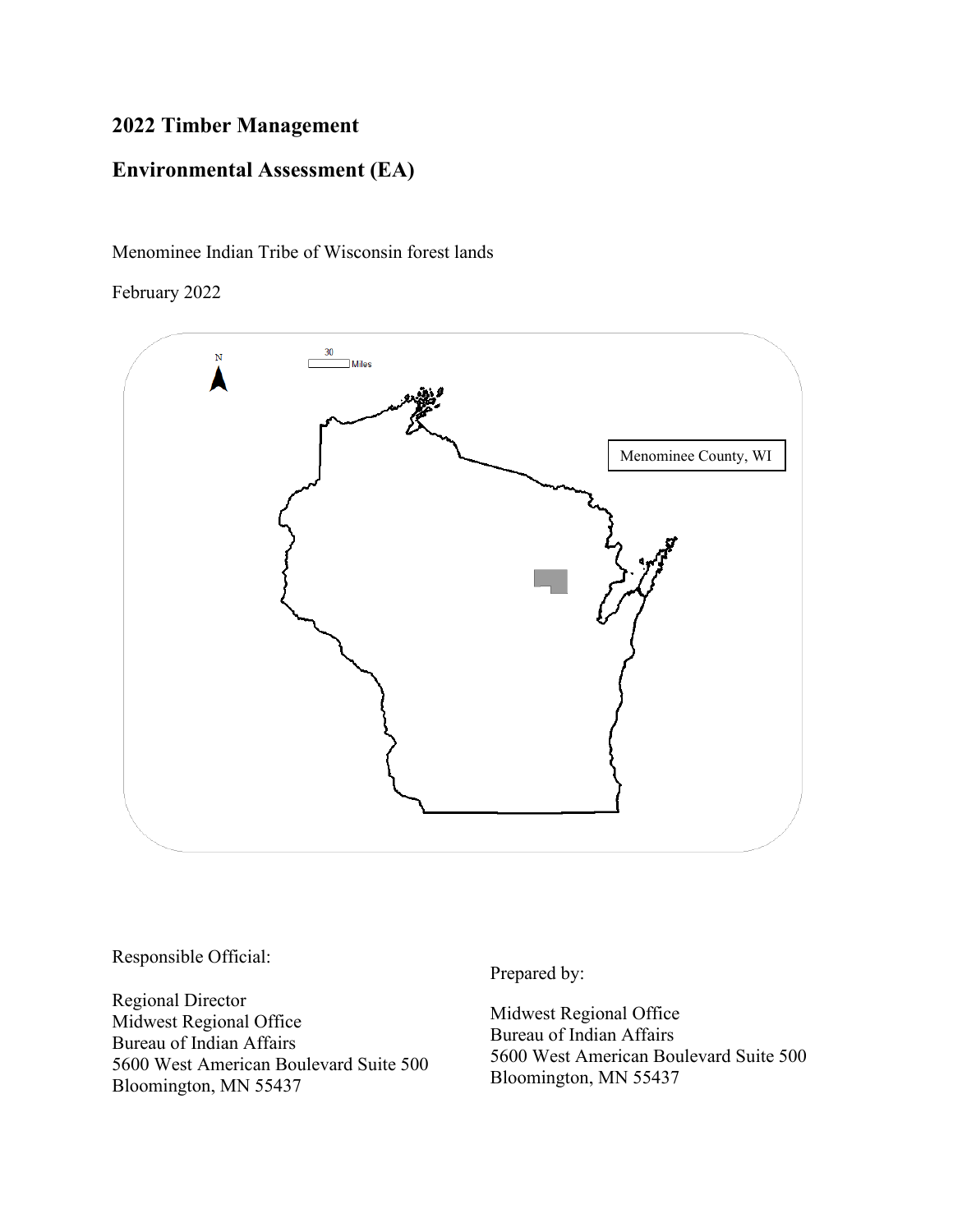# **A. Purpose and Need**

The purpose of this proposed timber harvest is to produce maximum quality and quantity of forest products grown under sustained-yield management principles, while maintaining the diversity of native species as stated under the Menominee Forest Management Plan. The need for this proposed action is to promote general forest health, produce revenue for Menominee Tribal Enterprises (MTE) and provide local employment.

## **Proposed Action and Alternatives**

Proposed Action: Menominee Tribal Enterprises is proposing to conduct harvest on approximately 3,081 acres across the Menominee Indian Tribe of Wisconsin's forest lands, located in northeast Wisconsin (Figure 1). Table 1 has a summary of the proposed harvests, and their location within the Menominee Compartment system.

| Table 1: Proposed Treatments for 2022 |                |             |                                              |       |  |  |
|---------------------------------------|----------------|-------------|----------------------------------------------|-------|--|--|
| Prescription<br>Number                | Harvest season | Compartment | <b>Treatment Type</b>                        | Acres |  |  |
| 124-22-11-01                          | Fall/Winter    | 124         | Pine Release                                 | 27    |  |  |
| 210-22-06-01                          | Fall/Winter    | 210         | Intermediate Thin                            | 18    |  |  |
| 312-22-01-01                          | Fall/Winter    | 312         | Single Tree Selection and/or Group Selection | 678   |  |  |
| 337-22-01-02                          | Fall/Winter    | 337         | Single Tree Selection and/or Group Selection | 1,330 |  |  |
| 999-22-02-01                          | Spring/Summer  | Various     | Even-age Basal Area Thin (Plantation)        | 481   |  |  |
| 999-22-05-01                          | Spring/Summer  | Various     | White Pine Shelterwood                       | 192   |  |  |
| 999-22-09-01                          | Spring/Summer  | Various     | <b>Clear-cut Natural Regeneration</b>        | 355   |  |  |
|                                       |                |             | <b>Total Acres</b>                           | 3,081 |  |  |

There are six different treatment types proposed across the 3,345 acres. Table 2 indicates the number of acres by treatment type in descending order of acres to be treated.

| Table 2: Acres by Treatment Type and Silvicultural System |                    |       |  |  |
|-----------------------------------------------------------|--------------------|-------|--|--|
|                                                           | Silvicultural      |       |  |  |
| <b>Treatment Type</b>                                     | System             | Acres |  |  |
| Single Tree Selection and/or Group Selection              | Uneven-Aged        | 2,008 |  |  |
| Even-age Basal Area Thin (Plantation)                     | Even-Aged          | 481   |  |  |
| <b>Clear-cut Natural Regeneration</b>                     | Even-Aged          | 355   |  |  |
| White Pine Shelterwood                                    | Even-Aged          | 192   |  |  |
| Pine Release                                              | Even-Aged          | 27    |  |  |
| Intermediate Thin                                         | Even-Aged          | 18    |  |  |
|                                                           | <b>Total Acres</b> | 3.081 |  |  |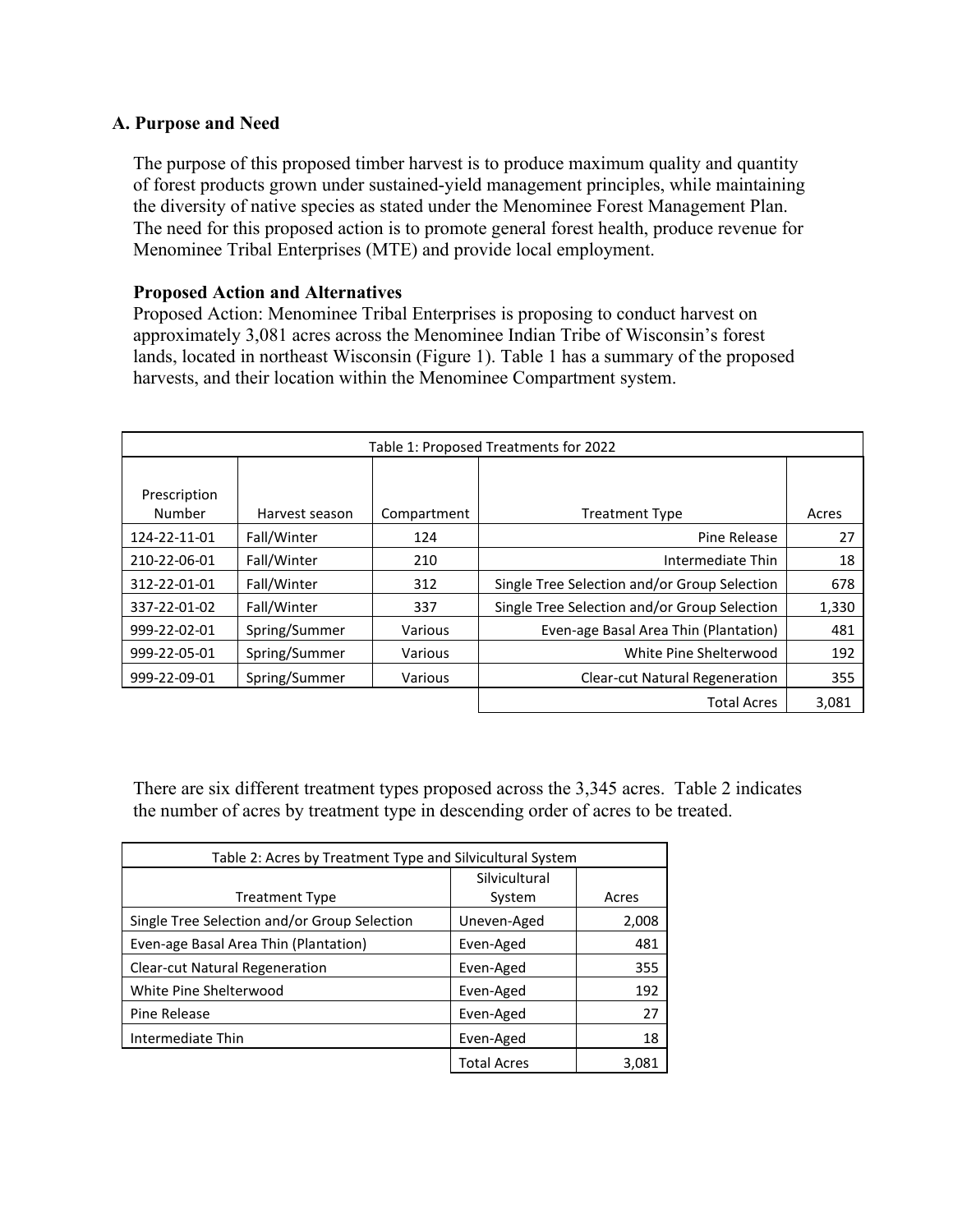A summary each of the six treatments is below:

- Uneven-age Single Tree or Group Selection: Harvesting sawtimber, maintain growth and vigor of released trees, regenerating trees via canopy gaps.
- Clear-cut Natural Regeneration: Harvesting all trees in an area, with an expectation that it regenerates to the same general stand composition.
- Even-Age Basal Area Thin (Plantation): Harvesting enough undesirable trees from a stand to meet a retention basal area, while leaving the residual trees relatively evenly spaced or releasing specific crop trees.
- Pine Release: Harvesting most hardwoods and leaving most pine trees to keep stand as a pine stand.
- White Pine Shelterwood System: A series of treatments which may include: a preparation harvest, an overstory harvest, a final removal harvest, planting, weeding, and competition control.
- Intermediate Thin: Harvesting suppressed, poor condition, or non-objective species trees to maintain the growth and vigor of the remaining trees.

Specific portions of treatments:

- Appendix A includes stand by stand specifics for each treatment, including the location of those stands.
- In all treatments fresh cut pine stumps are treated with Sporax or Cell-u-Treat during the non-winter months. Those trees must be removed from the site within 2 weeks of cutting.
- Some areas within the white pine shelterwood prescription do not meet the existing conditions for a shelterwood, so the parts of those stands will be converted to an uneven-aged hemlock and hardwood stand type after this entry. However, the tree types to be removed in this entry will be the same throughout.
- Prescribed fire will be part of some prescriptions to reduce competition, prepare a seedbed for regeneration, or maintain an open condition within the stand.
- Spring and Summer treatments generally start May  $1<sup>st</sup>$ .
- Fall and Winter treatments generally start September  $1<sup>st</sup>$  or August  $1<sup>st</sup>$  depending on equipment.

No Action Alternative: No timber harvest or other management actions are proposed under the No Action alternative for this project. The proposed treatments will not take place, however other forms of forest management will continue, under other NEPA documentation.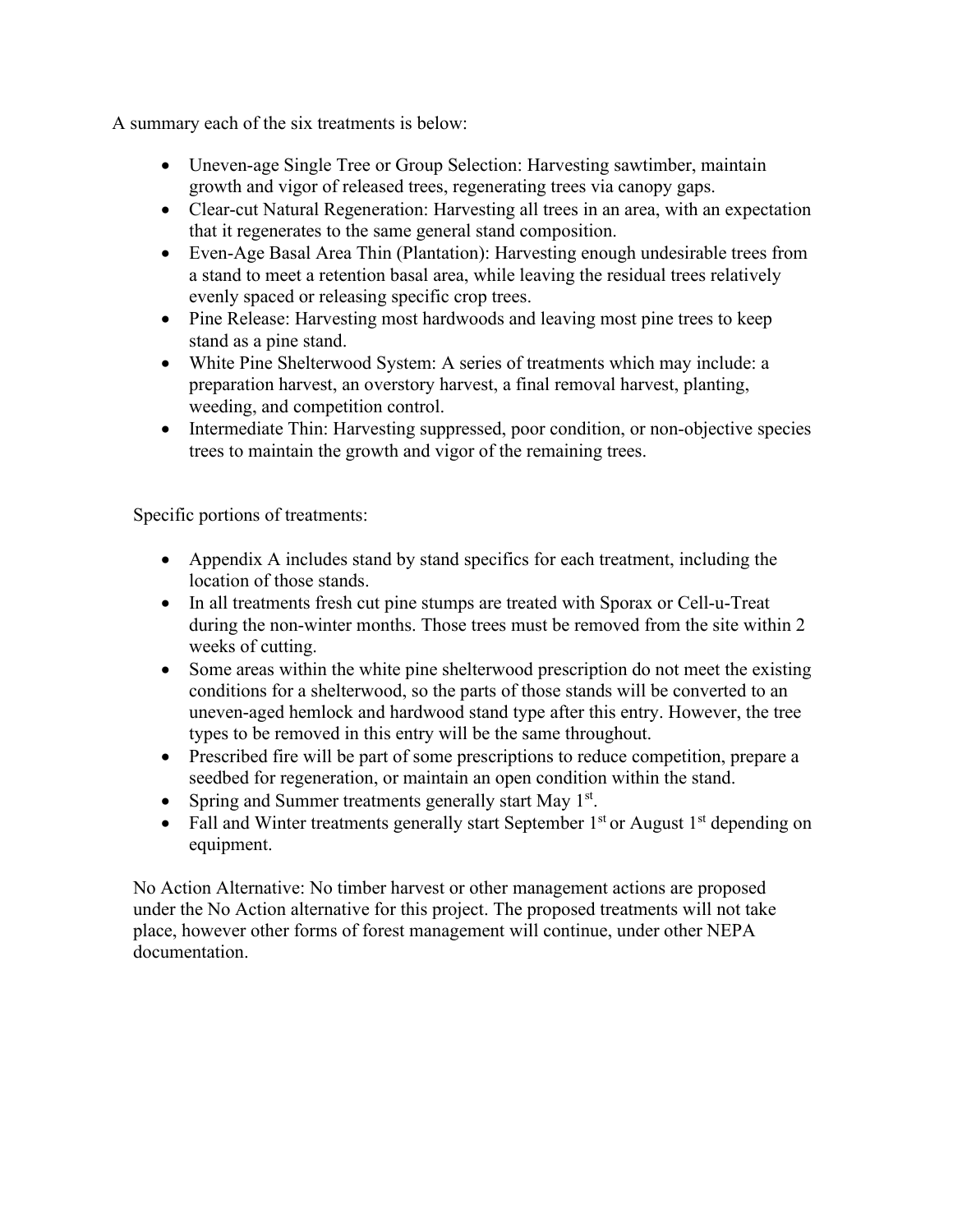

# **B. Effects to the human environment**

i. Water Resources:

## Action Alternative:

Direct, Indirect and Cumulative Effects: Potential effects will be mitigated by the measures indicated in Appendix A for each prescription. Appendix A states that:

- Harvesting equipment operation must not take place on grades greater than 15%, in order to control erosion. If this is unavoidable and the ground leaf layer is disturbed, proper structures must be constructed to minimize runoff and erosion.
- All BMP's and Menominee Indian Tribe of Wisconsin E-code: Chapter 340-20 Limitations on tribal logging practices are to be followed.
- Stream crossings will only be allowed on existing roads with approved crossings.
- Use current State of Wisconsin BMPs for water quality as a guide. Follow Menominee Indian Tribe of Wisconsin E-code: Chapter 340-20 Limitations on tribal logging practices. Do not operate wheeled or tracked harvesting equipment within 50 feet of wetlands or waterways except on roads or at stream crossings, or if the ground is dry or frozen.
- Avoid felling any timber into wetlands. If trees must be felled in such a manner, remove tops or slash from wetlands. Harvest equipment operating in areas of wetlands can occur where approved by the officer in charge if the area is dry or frozen. An example would be seasonally appropriate crossings of wetlands in order to harvest trees on drier islands of timber inside of the wetland."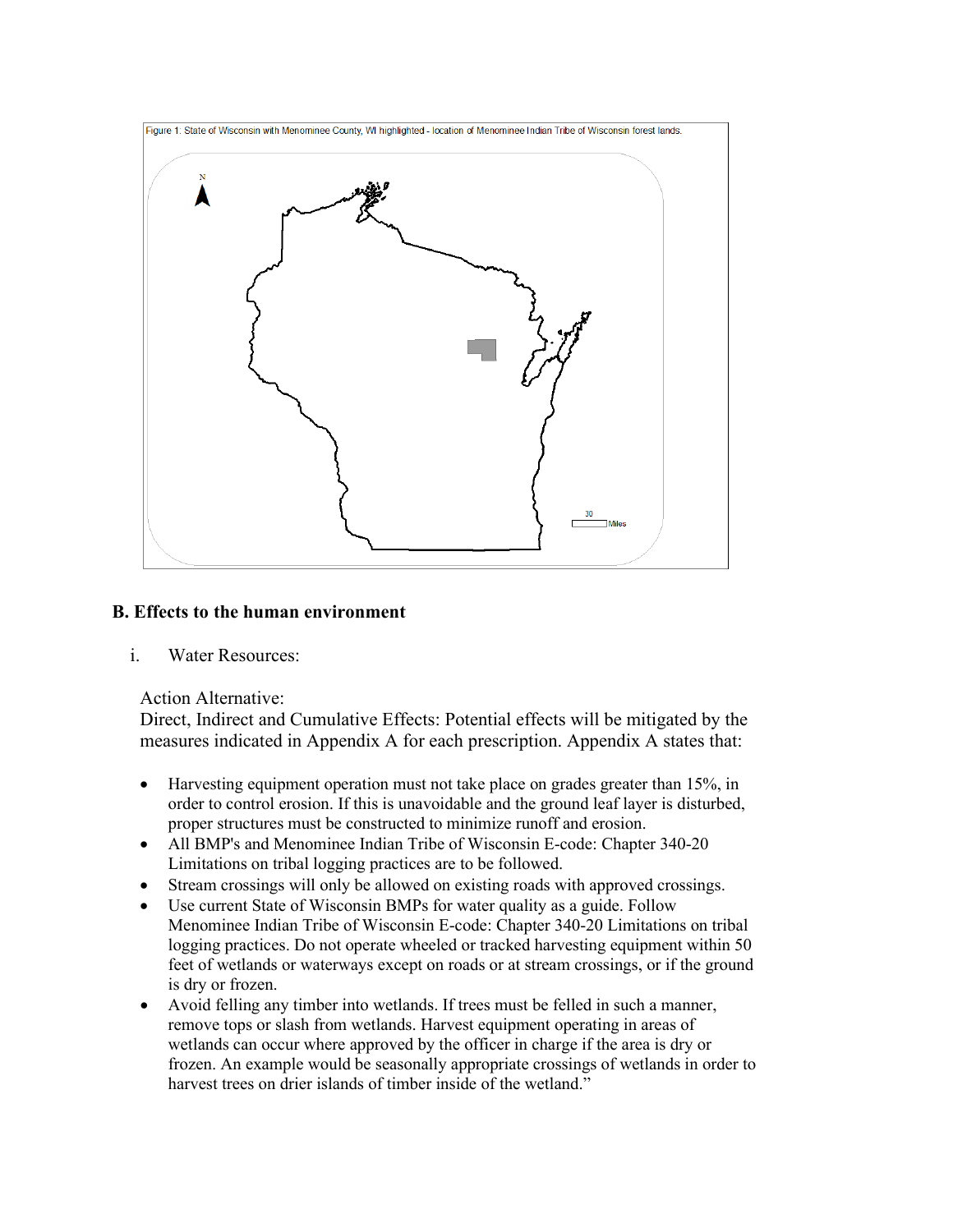No Action Alternative:

Direct, Indirect and Cumulative Effects: No effects are anticipated as a result of the No Action alternative.

# ii. Living Resources:

## Forest Ecosystem

### Action Alternative:

Direct Effects: At the stand and compartment level the effects of timber harvest will be temporary and short-term. Even-aged treatments covering 1,073 acres includes 355 acres of clearcut harvest that will naturally regenerate. The other 718 acres are intermediate treatment and not regeneration harvests. They will keep mature tree cover until the regeneration harvest in the future. All 2,008 acres of un-even aged treatments will temporarily reduce the overstory coverage, but the stands will generally remain the same, with similar tree ages, structure and classes, as well as shrub and forb vegetation layers.

Indirect and Cumulative Effects: The management of 3,081 acres of forested stands will have a negligible effect on the overall forest ecosystem due to the scale of the Menomonie forestlands and the relative lack of harvest intensity across much of that landscape. This type of forest management is typical across the Lake States and this is not a disproportionate amount of area to treat on the Menominee Forest in a year.

No Action Alternative:

Direct, Indirect and Cumulative Effects: No effects are anticipated as a result of the No Action alternative.

| <b>Species</b>                                         | <b>Status</b> | Habitat                                                                                                                                    |
|--------------------------------------------------------|---------------|--------------------------------------------------------------------------------------------------------------------------------------------|
| Gray wolf<br>Canis lupus                               | Endangered    | Northern forested areas                                                                                                                    |
| Northern long-eared bat<br>Myotis septentrionalis      | Threatened    | Hibernates in caves and mines - swarming in<br>surrounding wooded areas in autumn. During<br>summer, roosts and forages in upland forests. |
| Karner blue butterfly<br>Lycaeides melissa<br>samuelis | Endangered    | Prairie, oak savanna, and jack pine areas with<br>wild lupine                                                                              |

## Threatened and Endangered Species

Table 1: Threatened and Endangered Species in Menominee County, Wisconsin

<http://www.fws.gov/midwest/endangered/lists/wisc-cty.html>

## Action Alternative:

Direct, Indirect and Cumulative Effects:

Gray wolf: There are no known denning sites in the project area and this limited proposed harvest is expected to have negligible effect on gray wolves due to their broad range, and the negligible effect that this harvest would have on the forest ecosystem.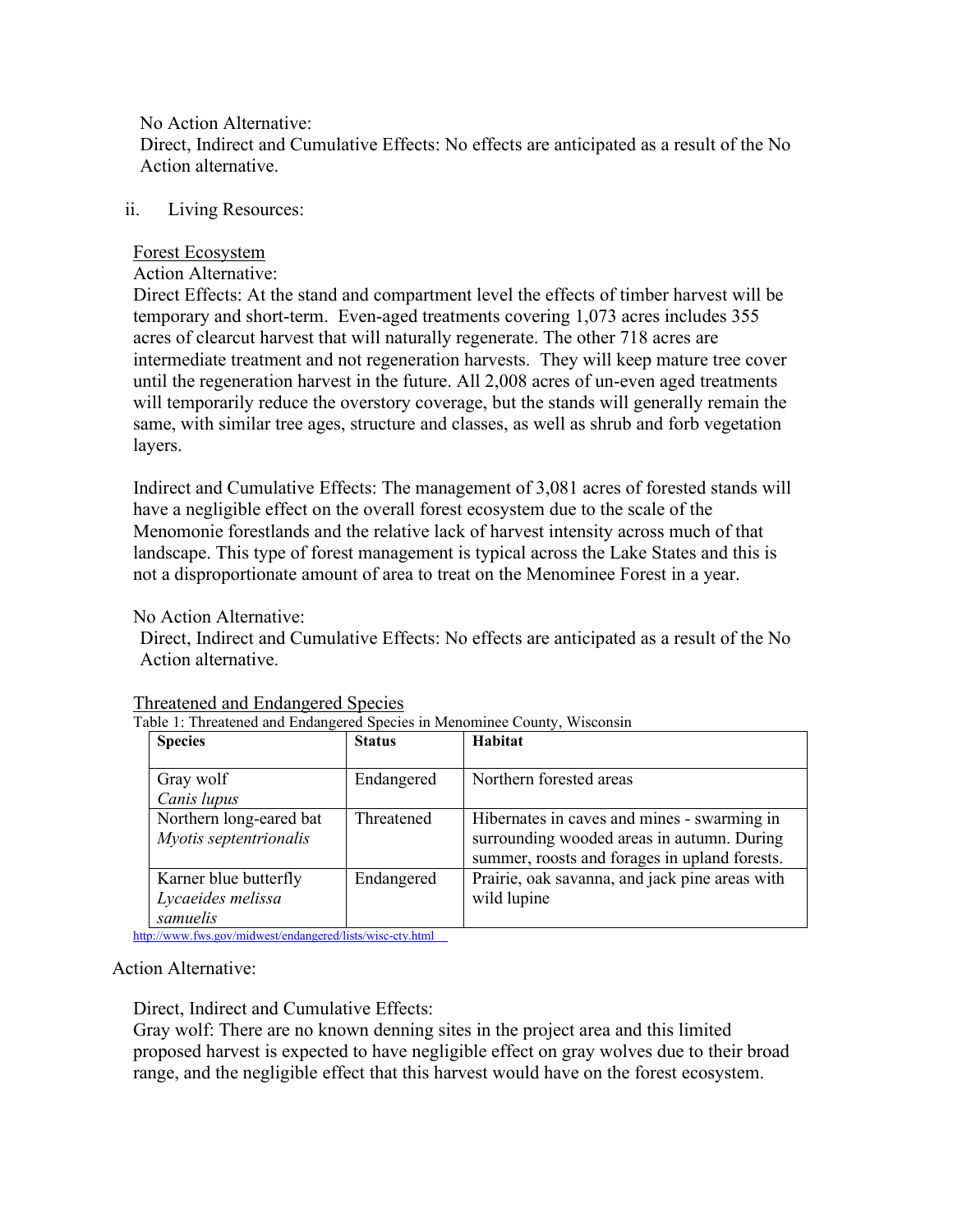[Northern long-eared bat:](http://www.fws.gov/midwest/endangered/mammals/nleb/index.html) No direct, indirect, or cumulative effects to the northern longeared bat population are anticipated as a result of the proposed harvest, as there are no known populations on Menominee Reservation forestlands. Additionally, there are no known hibernacula, no known roost trees on Menominee Reservation forestlands. This meets or exceeds the US Fish and Wildlife Service's mitigation measures for avoiding harvest activities within a 150 foot radius of known roost trees between June 1 and July 31 which is pup season; as well as avoiding year-round harvest activities within  $\frac{1}{4}$  miles of known hibernacula.

Karner blue butterfly: No effects to Karner blue butterflies or their habitat are anticipated due to their habitat being prairie, oak savanna, or jack pine areas with wild lupine. This alternative does not propose harvest in those habitats.

## No Action Alternative:

Direct, Indirect and Cumulative Effects: No effects to the listed species are anticipated as a result of the No Action alternative.

### iii. Cultural Resources:

#### Action:

Direct, Indirect and Cumulative Effects: No effects are anticipated. The Section 106 consultation process has been completed, and cultural resource sites will be avoided during the project. If any cultural resources sites are found during treatment preparation or harvest they will be protected under Menominee Tribal Ordinance 5-22 and the National Historic Preservation Act and Archaeological Resources Protection Act. Please see appendix A for Section 106 documents.

No Action Alternative:

Direct, Indirect and Cumulative Effects: No effects will occur.

## iv. Socioeconomic Conditions:

The socioeconomic status in Menominee County, Wisconsin is below average relative to the rest of the State of Wisconsin. The monthly, not seasonally adjusted unemployment rate as of December 2020 for Menominee County is 4.3.0%, which is almost double of the state of Wisconsin's rate of

2.0%.[\(https://research.stlouisfed.org/fred2/series/WIMENO8URN,](https://research.stlouisfed.org/fred2/series/WIMENO8URN) [https://research.stlouisfed.org/fred2/series/WIURN\)](https://research.stlouisfed.org/fred2/series/WIURN).

Per capita personal income in 2020 was just over half of the average in Wisconsin at \$35,082 compared to \$55,593 [\(https://fred.stlouisfed.org/series/PCPI55078,](https://fred.stlouisfed.org/series/PCPI55078) [https://fred.stlouisfed.org/series/WIPCPI\)](https://fred.stlouisfed.org/series/WIPCPI). In 2019, 35.3 % of Menominee County residents were below poverty level compared to 10.0% state-wide in 2019[\(https://fred.stlouisfed.org/series/S1701ACS055078,](https://fred.stlouisfed.org/series/S1701ACS055078) [https://www.census.gov/quickfacts/fact/table/wi/PST045217\)](https://www.census.gov/quickfacts/fact/table/wi/PST045217). No other county in Wisconsin was below 20% in 2019

[\(https://fred.stlouisfed.org/release/tables?rid=416&eid=342620#snid=342660\).](https://fred.stlouisfed.org/release/tables?rid=416&eid=342620#snid=342660)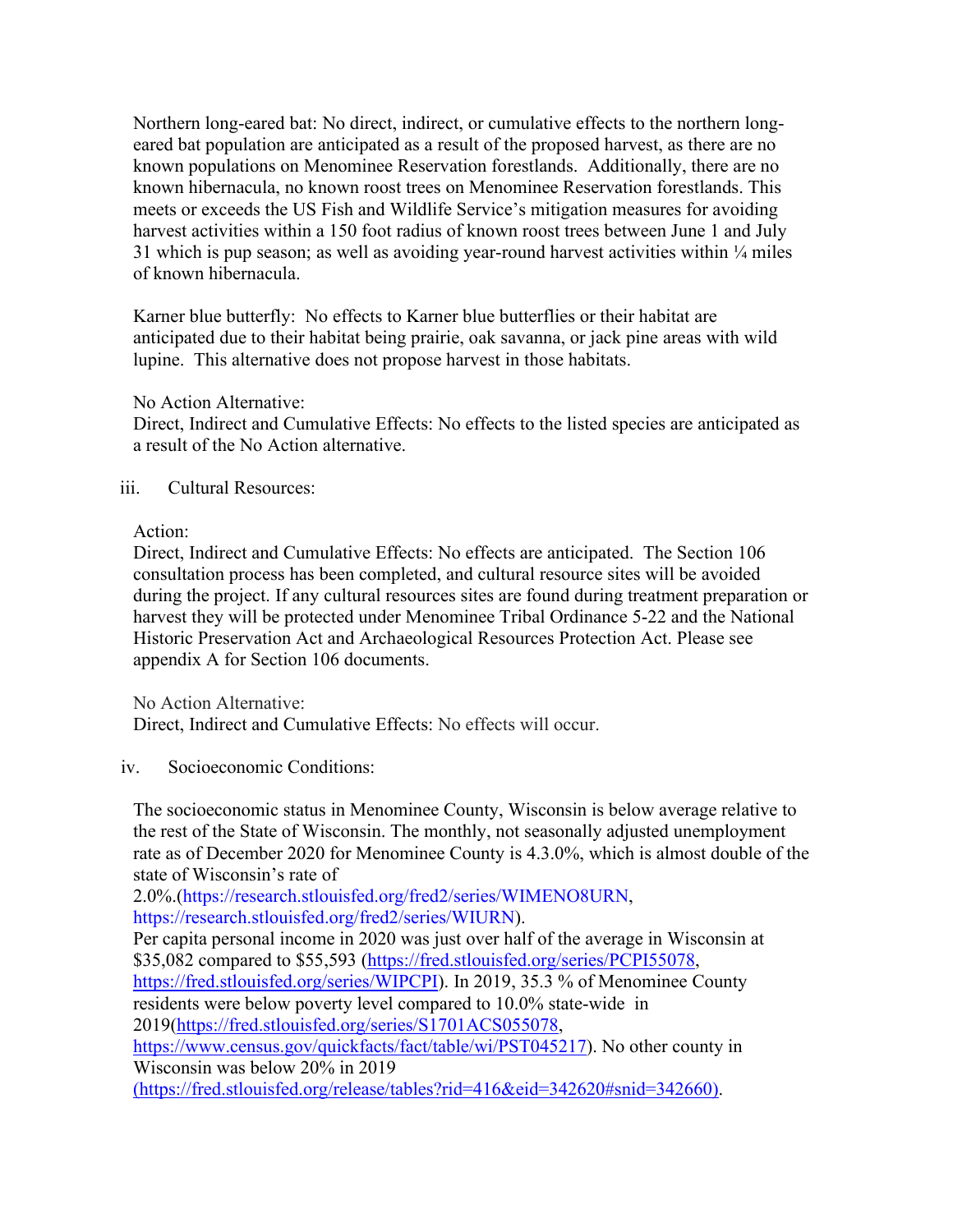### Action Alternative:

Direct, Indirect, and Cumulative Effects: The proposed harvest will provide revenue for Menominee Tribal Enterprises; and employment for members of the Menominee Indian Tribe of Wisconsin and other local residents during the harvesting and processing of the forest products. The overall direct, indirect and cumulative effects as a result of the proposed harvest for socioeconomics are expected to be a minor positive benefit.

#### No Action Alternative:

Direct, Indirect, and Cumulative Effects: No additional harvest and wood processing revenue and employment would occur because of this alternative. This would be a negative impact to the Tribe and surrounding communities, as logging and forest products processing in a major employer in the area. No benefit to local residents or the Tribe will occur. No changes to direct, indirect, or cumulative effects are anticipated because of this alternative from the current condition.

#### v. Other resources:

#### Action Alternative:

Mitigation measures identified in Appendix A minimize the potential adverse effects to land resources. Negligible direct, indirect, and cumulative effects to water resources are expected with mitigation measures in place.

No effects will occur to other resources are anticipated under the action alternative.

#### No action Alternative:

No effects to other resources are anticipated as a result of this alternative.

## **C. Mitigation Measures to Reduce Potential Adverse Effects:**

See Appendix A for all mitigation measures required to implement this harvest.

## **D. Consultation and Coordination**

## Section 106 of the National Historic Preservation Act:

Consultation took place with Tribal Historic Preservation Office and BIA Midwest Region Staff. Consultation consistent with Section 106 of the National Historic Preservation Act has been completed and cultural resource sites will be avoided during the project. If any cultural resources sites are found during treatment preparation or harvest, they will be protected under Menominee Indian Tribe of Wisconsin E-code: Chapter 340-20 and the National Historic Preservation Act and Archaeological Resources Protection Act. Please see appendix A for Section 106 documents.

## Section 7 of the Endangered Species Act:

Consistent with Section 7 of the Endangered Species Act, given the no effects determination was made for all known or suspected Threatened and Endangered species as a result of the project and proposed mitigation measures, no consultation with the US Fish